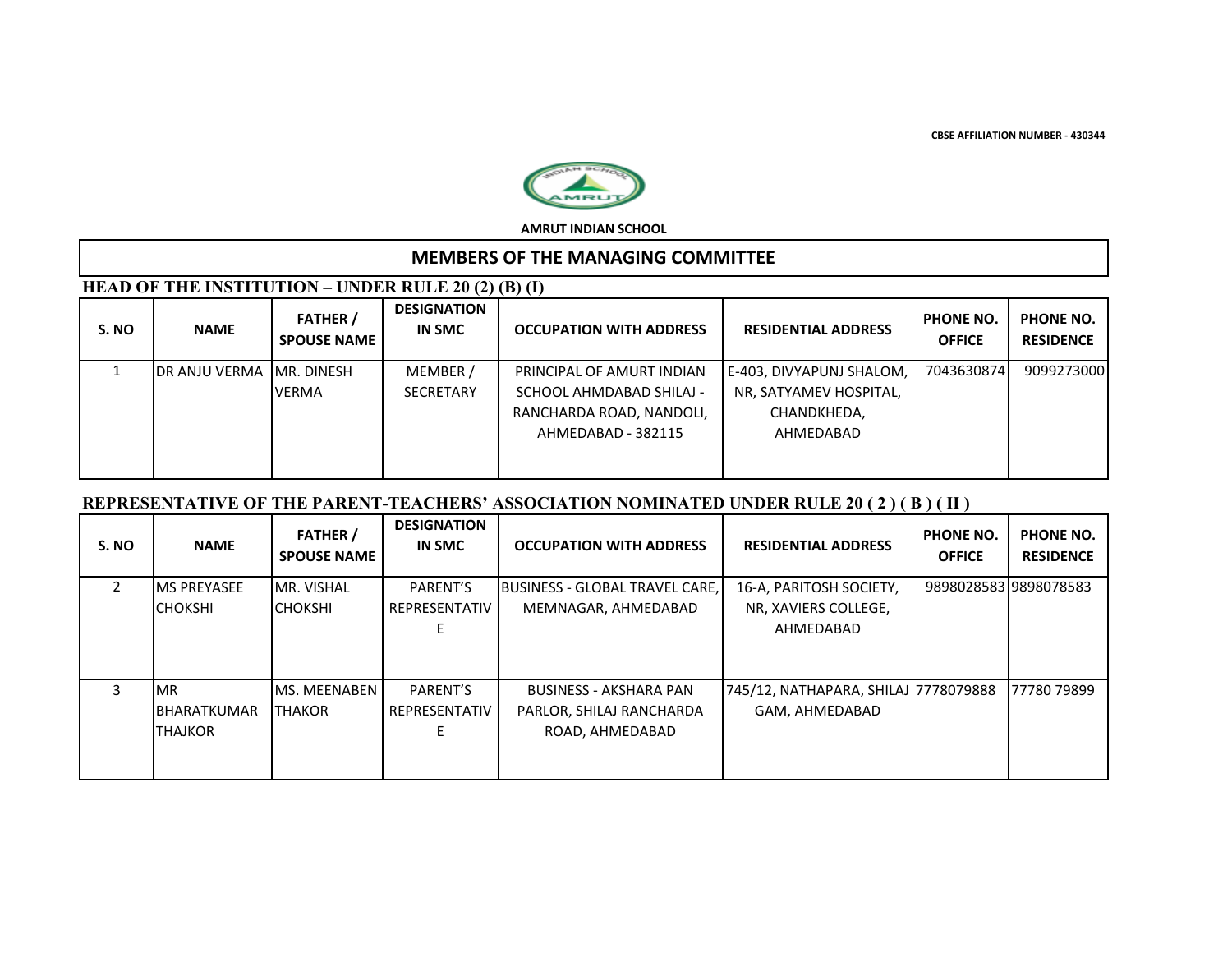**CBSE AFFILIATION NUMBER - 430344**



**AMRUT INDIAN SCHOOL**

#### **REPRESENTATIVES OF THE TEACHERS CO-OPTED UNDER RULE 20 ( 2 ) ( B ) ( III )**

| S. NO | <b>NAME</b>       | <b>FATHER</b> /<br><b>SPOUSE NAME</b> | <b>DESIGNATION</b><br><b>IN SMC</b> | <b>OCCUPATION WITH ADDRESS</b> | <b>RESIDENTIAL ADDRESS</b> | PHONE NO.<br><b>OFFICE</b> | PHONE NO.<br><b>RESIDENCE</b> |
|-------|-------------------|---------------------------------------|-------------------------------------|--------------------------------|----------------------------|----------------------------|-------------------------------|
| 4     | <b>IMS SEEMA</b>  | MR. GOPAL                             | <b>TEACHER</b>                      | TEACHER - AMRUT INDIAN         | 502. MAPLE COUNTY, NR      | 9723452056                 | 8320627706                    |
|       | <b>MISHRA</b>     | <b>SHARMA</b>                         | REPRESENTATIV                       | SCHOOL, SHILAJ RANCHARDA       | SHILAJ CROSSING,           |                            |                               |
|       |                   |                                       |                                     | ROAD, AHMEDABAD                | AHMEDABAD                  |                            |                               |
|       |                   |                                       |                                     |                                |                            |                            |                               |
|       | <b>MS PRANITA</b> | MR. KAMAL                             | <b>TEACHER</b>                      | TEACHER - AMRUT INDIAN         | 5-SIDDHIRAJ COMPLEX.       | 9879199841                 | 9879199841                    |
|       | <b>BABU</b>       | <b>BABU</b>                           | REPRESENTATIV                       | SCHOOL, SHILAJ RANCHARDA       | AROHI CLUB ROAD, GHUMA,    |                            |                               |
|       |                   |                                       |                                     | ROAD, AHMEDABAD                | BOPAL, AHMEDABAD           |                            |                               |
|       |                   |                                       |                                     |                                |                            |                            |                               |
|       |                   |                                       |                                     |                                |                            |                            |                               |

#### **REPRESENTATIVES NOMINATED UNDER RULE 20 ( 2 ) B ( IV )**

| S. NO | <b>NAME</b>                                    | <b>FATHER</b> /<br><b>SPOUSE NAME</b> | <b>DESIGNATION</b><br>IN SMC | <b>OCCUPATION WITH ADDRESS</b>                                      | <b>RESIDENTIAL ADDRESS</b>                                             | PHONE NO.<br><b>OFFICE</b> | <b>PHONE NO.</b><br><b>RESIDENCE</b> |
|-------|------------------------------------------------|---------------------------------------|------------------------------|---------------------------------------------------------------------|------------------------------------------------------------------------|----------------------------|--------------------------------------|
| 6     | MS DEEPA. S                                    | Mr. R.<br><b>IPARTHASARATH</b>        | <b>MEMBER</b>                | PRINCIPAL - FIRDAUS AMRUT<br>CENTRE SCHOOL, SHAHIBAUG,<br>AHMEDABAD | 46, ALKAPURI SOCIETY, CP<br>NAGAR, GHATLODIA,<br>AHMEDABAD             | 9898096151                 | 7922866393                           |
|       | <b>IMS JIGNESHABENIMR.</b><br><b>PRAJAPATI</b> | <b>J.R.PRAJAPATI</b>                  | <b>MEMBER</b>                | PRINCIPAL - BHEKHLAJ PRIMARY<br><b>SCHOOL</b>                       | A-502, MALABAR COUNTY-2,<br>B/H NIRMA UNIVERSITY,<br>TRAGAD, AHMEDABAD | 9428589930                 | 7226821116                           |